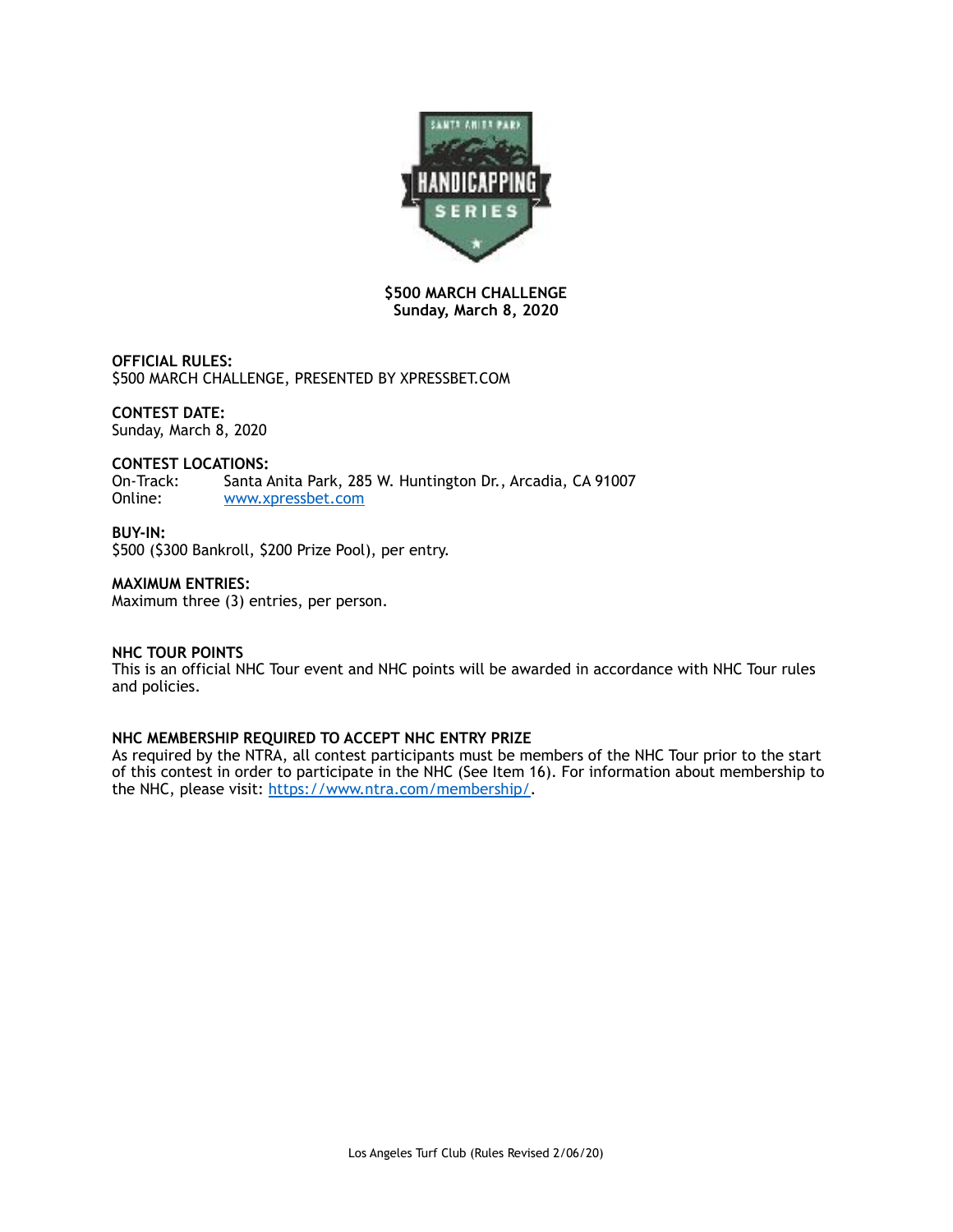# **1. PLAYER'S BANKROLL:**

This is a "real money" handicapping contest with players competing with live money wagers. This contest requires a \$500 buy-in, per entry. Of each \$500 buy-in, \$300 will be used for a player's bankroll, while the remaining \$200 will be allocated to the prize pool (100% of entry fees will be paid out as prizes). Players may compete on-track at Santa Anita Park or online at [https://](https://www.xpressbet.com/tournaments) [www.xpressbet.com/tournaments](https://www.xpressbet.com/tournaments) .

*On-Track Participation*: Players that choose to compete on-track at Santa Anita Park will receive at the beginning of the contest an official contest wagering card that has a balance of \$300 for each of their paid entries, this balance will be the player's initial bankroll. This wagering card must be used for all wagers that are placed for contest purposes.

*Online Participation*: Players that choose to compete online at www.xpressbet.com will have a separate Contest account for each entry that they purchase. Each Contest account will have a balance of \$300 for each of their paid entries, this balance will be the player's initial bankroll. To participate in the contest, follow instructions at<https://www.xpressbet.com/tournaments>. Players must have an Xpressbet account in good standing to play online.

At the conclusion of the contest, any dollar amount remaining on the wagering card or within the Xpressbet Contest account remains the property of the player. Xpressbet will transfer funds from the contest account back to the player's primary Xpressbet account at the conclusion of the contest.

# **2. TO ENTER:**

Participants may choose to compete in this contest by playing online at xpressbet.com, or on-track at Santa Anita Park on Sunday, March 8, 2020. There is a maximum of three (3) entries per person.

#### *Xpressbet.com Entries*:

The deadline to enter online is 2:30 p.m. PT on Sunday, March 8, 2020.

Online registration begins Sunday, March 8, 2020. To participate in the contest, follow instructions at <https://www.xpressbet.com/tournaments>. Players must have an Xpressbet account in good standing to play online. The Buy-In amount (\$500) will be deducted from the player's Xpressbet account at the time of registration. The player must have sufficient funds in their Xpressbet account to cover the Buy-In to complete registration. Registration must be completed for each entry purchased.

# *On-Track Entries*:

The deadline to enter for an on-track entry is 2:30 p.m. PT on Sunday, March 8, 2020.

Individuals that would like to participate on-track at Santa Anita Park may enter by: phone, online, by mail, or at the official contest registration table located at the Main Thoroughbreds Club Center the day of the event (walk-up entry). Accepted payment methods for entries are check, credit card, and/or cash. Personal checks will not be accepted after Monday, March 2, 2020.

#### *Enter By Phone to Play On-Track*:

To enter by phone, please contact (626) 574-6384 and inquire about the \$500 March Challenge.

# *Enter Online*:

Players may enter online the following ways: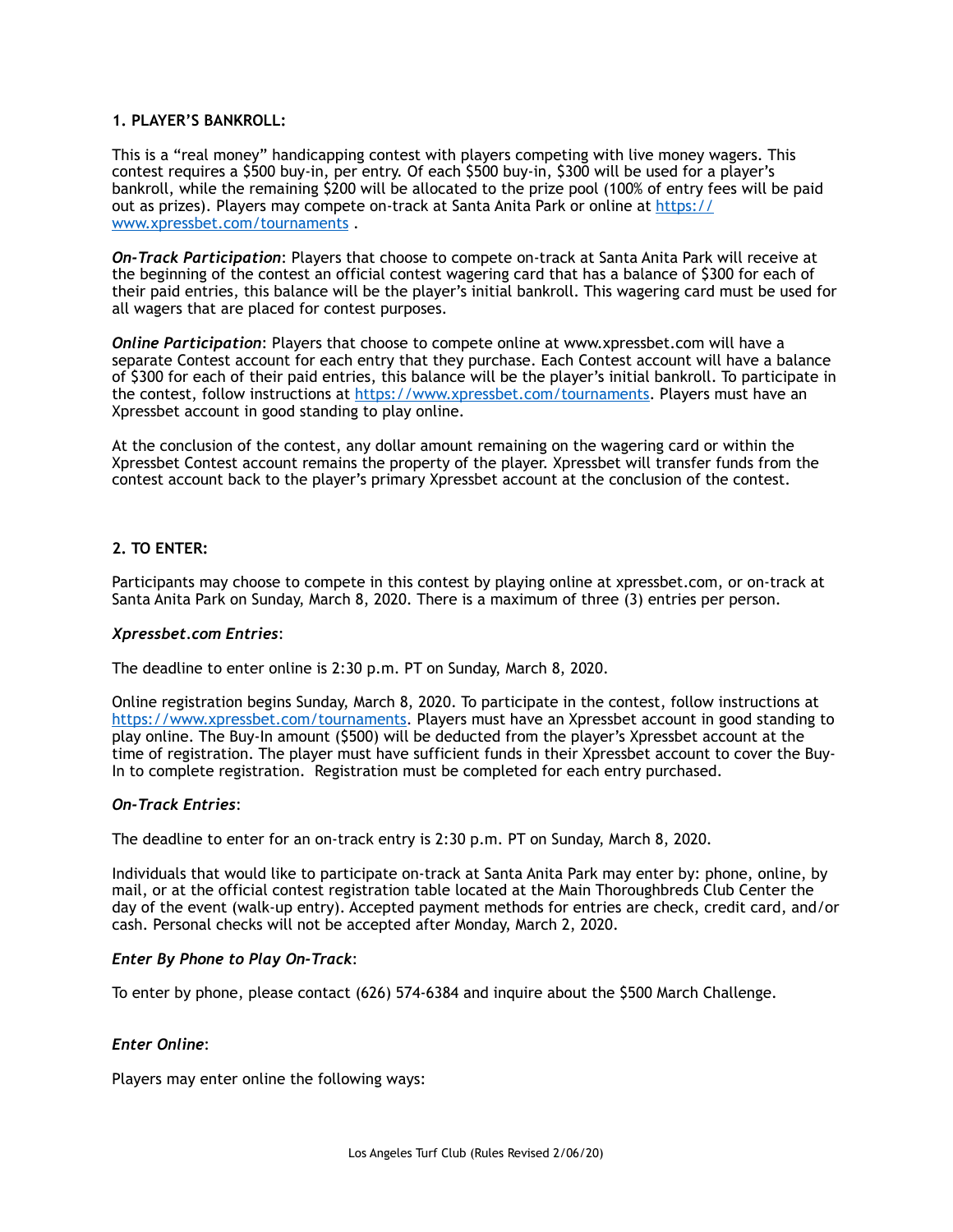- 1. To participate in the contest on-track at Santa Anita Park, visit: <https://www.santaanita.com/contests>
- 2. To participate in the contest online at xpressbet.com, visit: <https://www.xpressbet.com/tournaments>

# *Enter by Mail to Play On-Track*:

To enter the contest by mail, send a check payable to Los Angeles Turf Club for \$500, per entry. Checks should be sent to:

#### **Santa Anita Park Attn: Nate Newby 285 West Huntington Dr. Arcadia, CA 91007**

No personal checks will be accepted after Monday, March 2, 2020. Only cash or credit card entries will be accepted during the week of the contest.

# *On-Track Walk-Up Entries*:

Walk-up entries will be accepted the day of the contest at the Main Thoroughbreds Club Center located on the first level of the grandstand, across from the winner's circle. Cash and credit card payments will be accepted. Participants must provide a valid government issued ID to a contest official prior to purchasing an entry. Walk-up entries will not be accepted after 2:30 p.m. PT on Sunday, March 8, 2020.

# **3. PRE-CONTEST QUALIFIERS:**

# *On-Track Qualifiers*:

Players may win a full entry (\$500 value) into the 2020 \$500 March Challenge through Santa Anita Park's \$40 Handicapping Contests. For qualifying contest dates, rules, and prize information, please visit [http://www.santaanita.com/events/40-handicapping-contest-2/#.W\\_hKCThKiUl](http://www.santaanita.com/events/40-handicapping-contest-2/#.W_hKCThKiUl).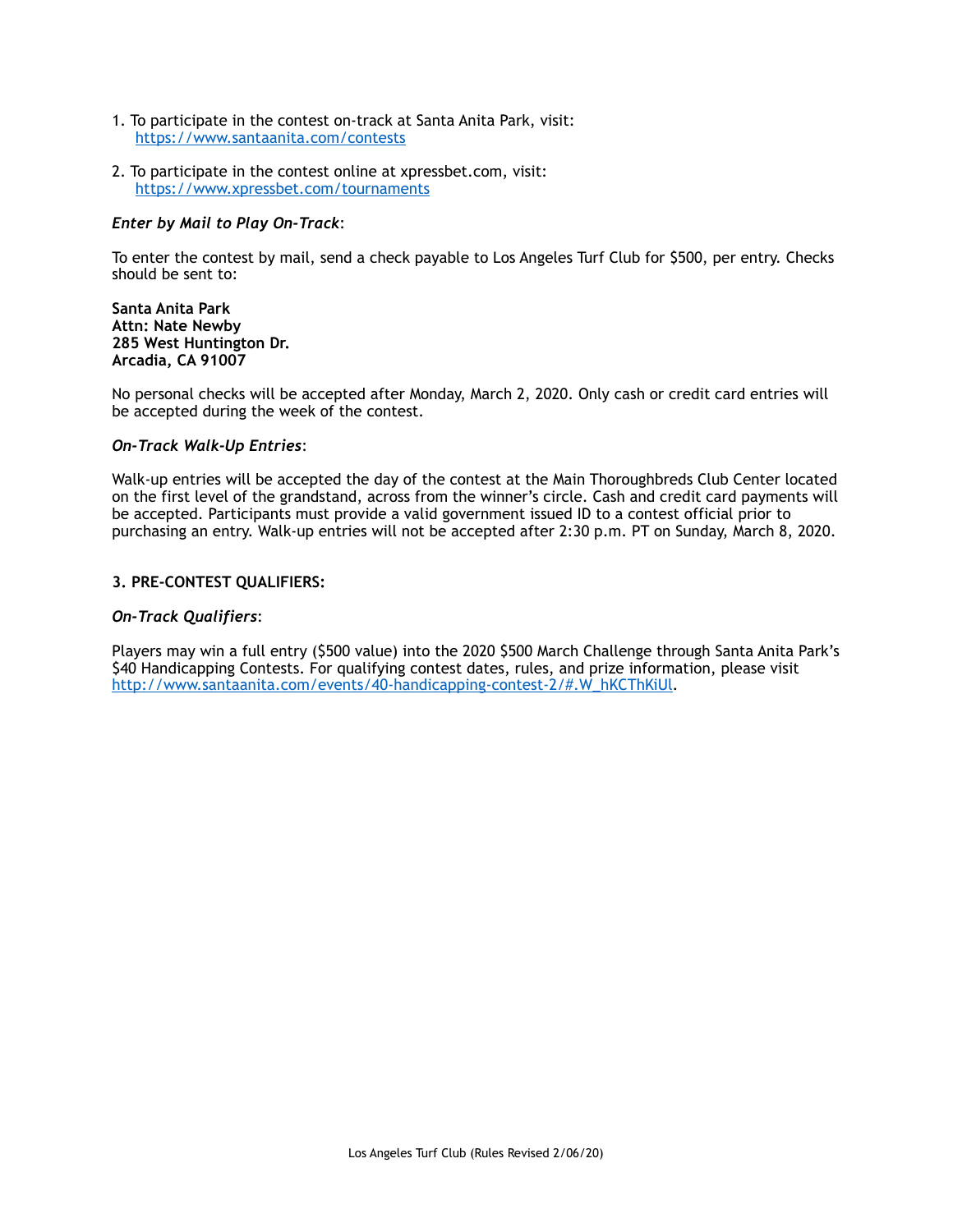# **4. FORMAT:**

- Tournament races include ALL races at Santa Anita Park, plus the last four (4) races at Golden Gate Fields on Sunday, March 8, 2020.
- Permitted wagers are Win, Place, Show, Exacta, Trifecta, Daily Double, and the Golden Hour Double (last race at Santa Anita to the last race at Golden Gate Fields) . No Superfecta, Super High 5, Pick 3, Pick 4, Pick 5, or Pick 6 wagers are permitted in this contest.
- **Players must wager a minimum of three (3) contest races at a minimum of \$50 on each of the three (3) races.**
- **Players must wager a minimum of their entire \$300 bankroll during the contest.**
- There are no maximums players may wager as much as they want, including the winnings from their bankroll, whenever they wish.
- Daily Double wagers will count toward the wagering total in the race the bet is placed. For example, a Daily Double wager on Race 4 (linking to Race 5) will count as a wager on Race 4.
- In the unlikely event of a cancellation of a race card, Tournament Officials reserve the right to substitute races from another racetrack.

Should an entry in this contest fail to meet the above mentioned requirements, that entry may be disqualified from the contest, making the entry ineligible to win prizes. Any situation involving a late scratch where it is deemed the players were not given sufficient time to adjust their betting will be handled on a case-by-case basis by contest officials.

The player with the largest bankroll after the last contest race on Sunday, March 8, 2020 will be declared the winner. It is the player's responsibility to meet the wagering requirements listed above. Contest officials will make the decision on disqualification in the event of a rule violation and all decisions are final. The remaining bankroll on the player's wagering card or their online Xpressbet contest account remains the property of the player. Entry fees will not be refunded in the event of a disqualification.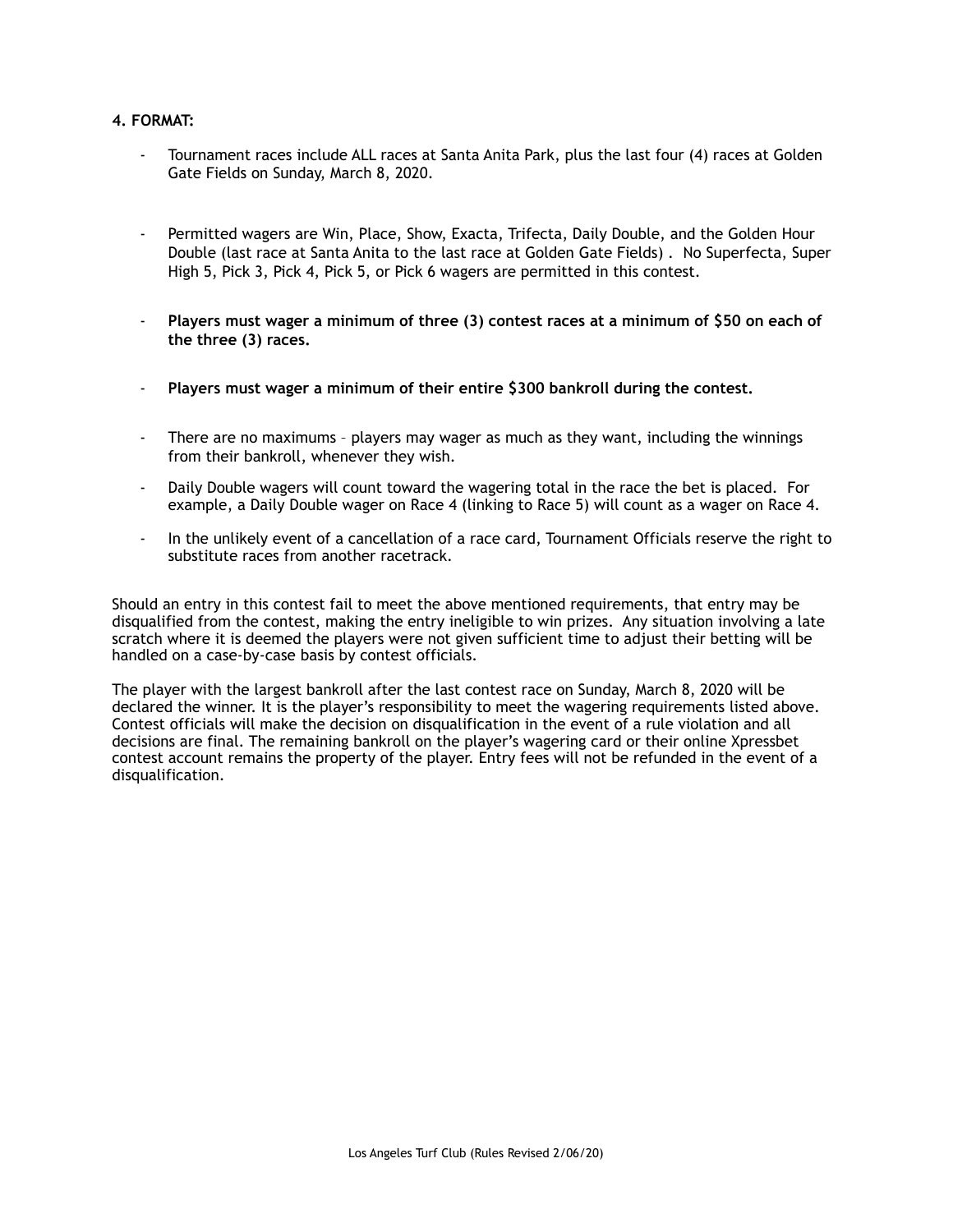# **5. PRIZES:**

# *Prize Pool Based on 175 Entries:*

- Six (6) entries into the Santa Anita Derby Challenge at Santa Anita and Xpressbet on April 4, 2020 – Santa Anita Derby Day at Santa Anita Park (\$3,000 value per entry).
- Two (2) entries into the National Horseplayers Championship (NHC) valid for 2021.
- Four night stay at Bally's in Las Vegas and a \$500 travel reimbursement for all NHC qualifiers.
- \$10,000 Cash Prize pool to the top five (5) finishers
- On-Track Prize: On-track player at Santa Anita that finishes highest in the final standings will receive a \$1,500 cash prize.

#### *Guaranteed Prizes:*

No matter the final total number of entries in this contest, the two (2) prize entries into the National Horseplayers Championship (NHC), with hotel accommodations at Bally's in Las Vegas, and the \$500 travel reimbursement are guaranteed to be offered on Sunday, March 8, 2020.

In the event there are fewer than 175 entrants in this contest, Santa Anita Park reserves the right to offer fewer prize entries into the 2020 Santa Anita Derby Challenge (100% of entry fees will be paid out as prizes). Conversely, additional prizes may be added to the prize pool if there are more than 175 entrants in this contest.

# *Entry Fees:*

Per Item 1, of every \$500 entry into this contest, \$200 will be allocated toward the total prize pool (the remaining \$300 will be the player's bankroll). Entry fees are non-refundable.

# *Entry Prizes:*

Entry prizes will be awarded to the top finishers, with the first place finisher after the final race at Santa Anita Park on March 8, 2020 having first choice of one (1) of the available prize entries. After the first place finisher has chosen his/her entry prize, the second place finisher will have a choice of one (1) entry from the remaining prize options. This will be repeated until all prize entries have been awarded.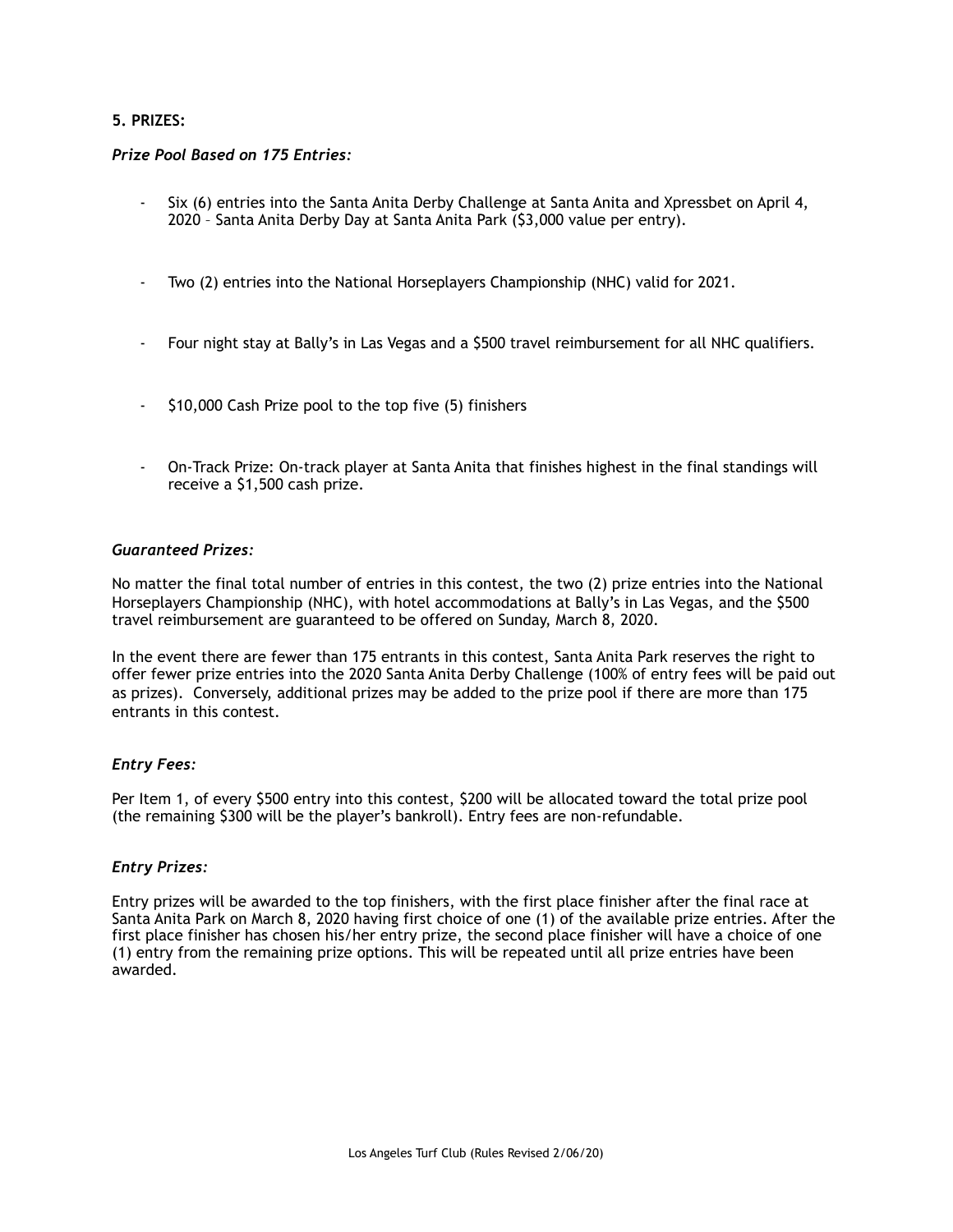# **\$1,500 ON-TRACK PRIZE (SANTA ANITA ONLY)**

Once this contest concludes and the final standings are official, the on-track player at Santa Anita that places highest on the leaderboard will receive a \$1,500 cash prize. To be eligible for this bonus, a player's entry must have placed all contest wagers via an official Santa Anita Park contest card. This prize is only available to players competing at Santa Anita Park.

# **SANTA ANITA DERBY CHALLENGE ENTRY:**

The prize entries into the Santa Anita Derby Challenge will be valid for 2020 only. The 2020 Santa Anita Derby Challenge will be held Saturday, April 4, 2020 at Santa Anita Park and online at www.xpressbet.com. Further details about the 2020 Santa Anita Derby Challenge may be found at <https://www.santaanita.com/contests>.

Based on 80 total entries into the 2020 Santa Anita Derby Challenge, the estimated prize pool for the 2020 Santa Anita Derby Challenge will include:

- Four (4) entries into the 2020 Preakness Challenge (\$6,000 value, per entry)
- Two (2) entries into the 2021 National Horseplayers Championship in Las Vegas (NHC)
- Four night stay at Bally's in Las Vegas and a \$500 travel reimbursement for all NHC qualifiers.
- \$45,000 Cash Prize pool to the top five (5) finishers
- \$2,500 On-Track Cash Prize to the on-track player at Santa Anita that finishes highest in the final standings

# **NHC ENTRIES:**

Each prize entry into the National Horseplayers Championship (NHC) will be valid for 2021 only.

As required by the NTRA, all contest participants must be members of the NHC Tour prior to the start of this contest in order to participate in the NHC (See Section 16). The NHC entry prizes in this contest will not be awarded to any contest participant that is not a current member of the NHC Tour prior to the start of this contest. Los Angeles Turf Club, Inc. (in cooperation with the NTRA) may assign an alternate qualifier for the NHC. It is solely the responsibility of each contest participant to maintain the status of their NHC Tour membership. For information about membership to the NHC, please visit: <https://www.ntra.com/membership/>.

# **DUAL QUALIFICATION FOR THE NHC**

Per NTRA rules, a player may qualify to the NHC twice, but only once in any single NHC qualifying event. At the conclusion of this contest, should a player finish with two entries in a position that each qualify for an NHC entry prize, the player will be awarded a maximum of one NHC entry for 2021, and the player will receive in lieu of the second NHC entry prize a \$3,000 transferable credit to a future Santa Anita Park handicapping contest in 2020. The second NHC entry prize will then be awarded to the next highest eligible entry.

In the event a contest player that is already dual qualified for the 2021 NHC prior to the start of this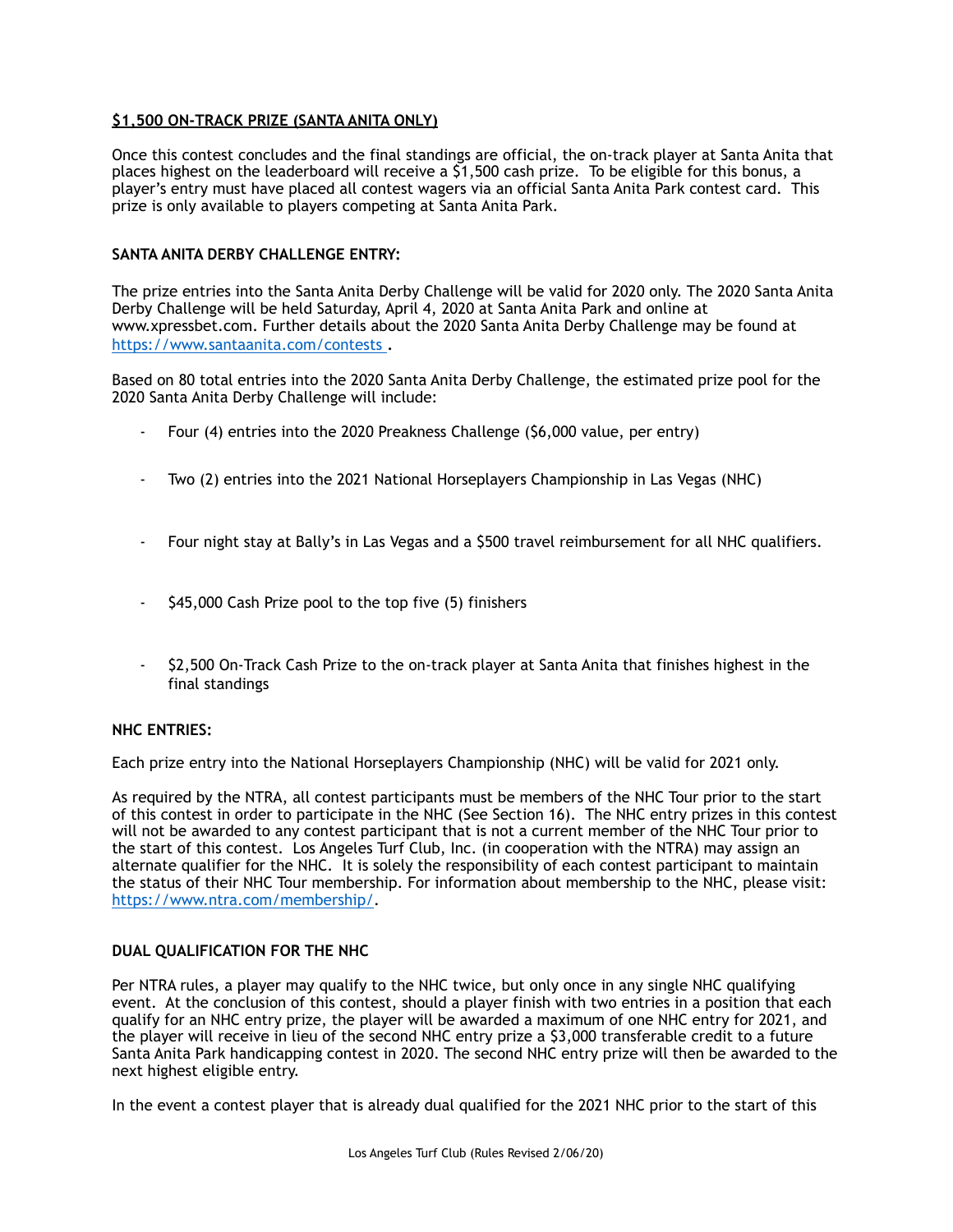contest on Sunday, March 8, 2020, has an entry in this contest that finishes in a position to earn an NHC entry prize, that player will receive in lieu of the second NHC entry prize a \$3,000 transferable credit to a future Santa Anita Park handicapping contest in 2020. The NHC entry prize will then be awarded to the next highest eligible entry.

# **NHC TOUR POINTS:**

This is an official NHC Tour event and NHC points will be awarded in accordance with NHC Tour rules and policies.

# **CASH PRIZE POOL BASED ON MIN. 175 ENTRIES**

If there is a minimum of 175 total entries into this contest, a \$10,000 cash prize pool will be awarded to the top five (5) finishers. The \$10,000 will be awarded as follows:

1st Place (50% of Cash Prize Pool): \$5,000 2<sup>nd</sup> Place (20% of Cash Prize Pool): \$2,000 3rd Place (15% of Cash Prize Pool): \$1,500 4<sup>th</sup> Place (10% of Cash Prize Pool): \$1,000 5th Place (5% of Cash Prize Pool): \$500

The final prize distribution for this contest will be announced after entries close on Sunday, March 8, 2020. In the event there are fewer than 175 entrants in this contest, Santa Anita Park reserves the right to offer a lower cash prize pool (100% of entry fees will be paid out as prizes).

# **6. CHECK-IN FOR CONTEST ENTRIES**

# *On-Track Entries:*

Participants that choose to compete in this contest on-track at Santa Anita Park on Sunday, March 8, 2020 must check-in at the Main Thoroughbreds Club Center located on the first level of the grandstand, across from the winner's circle. For assistance finding the Main Thoroughbreds Club Center, please call (626) 574-6384.

# *Xpressbet.com Entries:*

On the day of the contest, after completing registration, the player must log into their Xpressbet account. During login, the player will be prompted to select their Main Xpressbet Account or their Contest account. The Contest wagers must be placed through the Contest account. If a player has purchased multiple entries, they will have the option to choose which Contest account they would like to use at log in. Players may open multiple browser windows and log into each Contest account in different windows.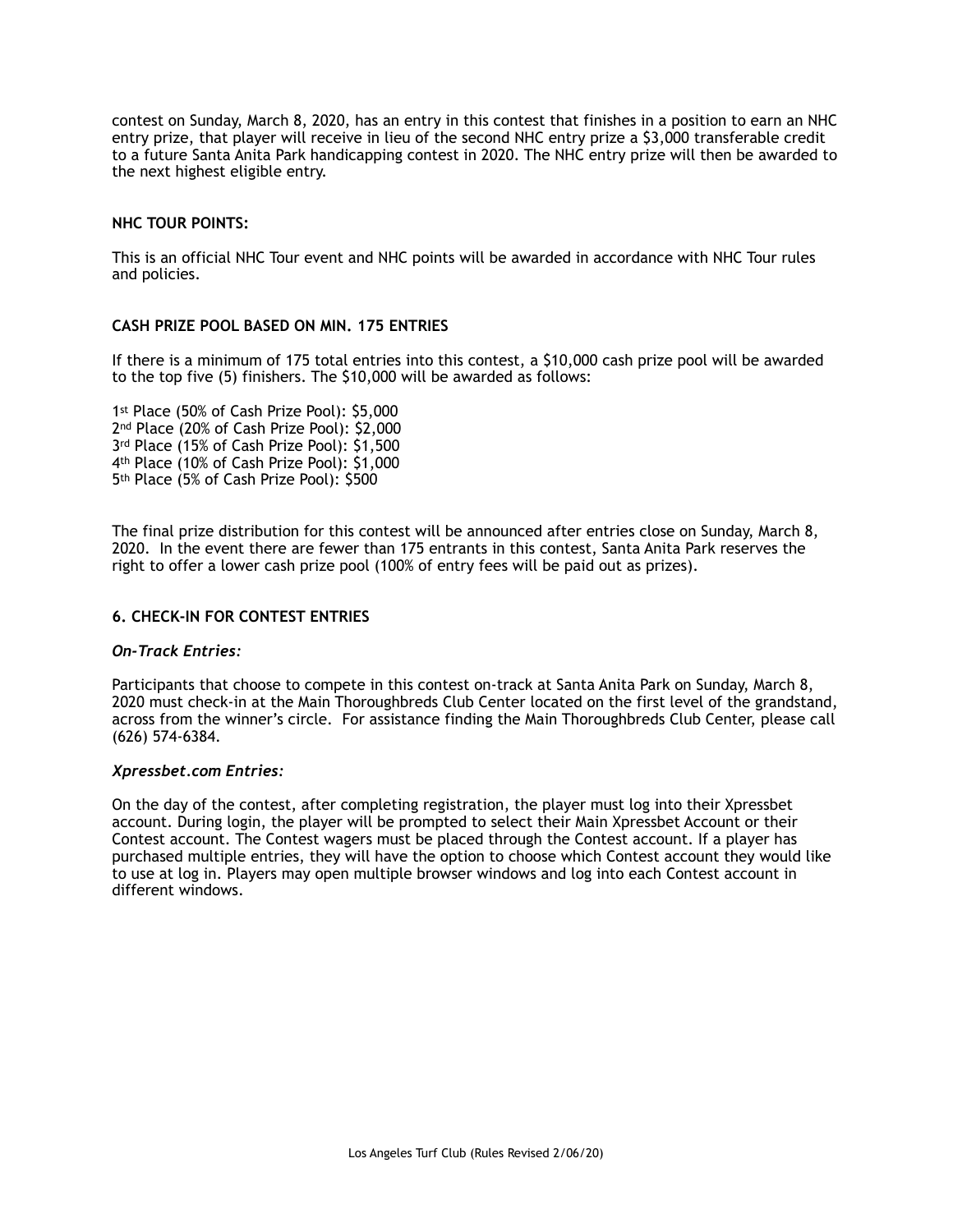# **7. PLAYER CARDS FOR ON-TRACK PARTICIPANTS**

Each participant that chooses to compete in this contest on-track at Santa Anita Park on Sunday, March 8, 2020 will be issued an official contest card used for all contest wagers. This card contains the "real money" bankroll of \$300. If a player loses his/her card, or the card is not working, the player should immediately report to the Main Thoroughbreds Club Center or a contest official to receive a new card. Santa Anita Park/Los Angeles Turf Club, Inc. is not responsible for any races missed due to a malfunctioning or lost card.

Contestants may not add additional cash to their contest card. Adding additional cash to the bankroll on an official contest card will result in automatic disqualification.

# *Xpressbet.com Entries:*

Upon completion of registration, the \$500 Buy-In will be deducted from the player's Xpressbet account. A Contest account will be created and \$300 will be deposited into the player's Contest account. All contest wagers must be placed from the Contest account.

# **8. PLACING WAGERS ON-TRACK AT SANTA ANITA PARK:**

All participants that choose to compete on-track at Santa Anita Park must place all contest wagers with their contest wagering card through self-service machines. Wagers will not be accepted through mutuel tellers. Players must place all wagers personally, unless pre-approved by a contest official. No person shall directly nor indirectly act as an intermediary, transmitter, or agent in placing wagers for the player, unless authorized by contest officials. All official track rulings will apply to wagers placed in the contest except as otherwise stipulated. The contest will be based on official's placement and mutuels at Santa Anita. If a player wagers on a track other than Santa Anita Park for purposes of the contest, the player may be disqualified and any winnings will not count for contest standings.

# *Xpressbet.com Entries:*

On the day of the contest, after completing registration, the player must log in to their Xpressbet account. During log in, the player will be prompted to select their Main Xpressbet Account or their Contest account. The Contest wagers must be placed through the Contest account.

# **9. ADVANCE WAGERING:**

Advance wagering will not be permitted unless prior approval has been obtained by a contest official. Wagers for each race must be placed after the race prior has been declared official. This rule is designed to maintain an accurate leaderboard. If a player needs to advance wager for any reason, please contact a contest official by phone at (626) 574-6288. The contest official will decide if an advance wager will affect the integrity of the leaderboard. All decisions are final and penalties for violating this rule will be at the sole discretion of contest officials.

# **10. CASHING OUT THE BALANCE OF THE ON-TRACK PLAYER WAGERING CARD:**

Players competing on-track will not be permitted to cash out their wagering card until 10 minutes after the results of the final live Santa Anita Park race on Sunday, March 8, 2020 become official. Should a player cash out his/her card before the last live Santa Anita Park race is official, that player's entry can be disqualified from any prizes.

# *Xpressbet.com Entries:*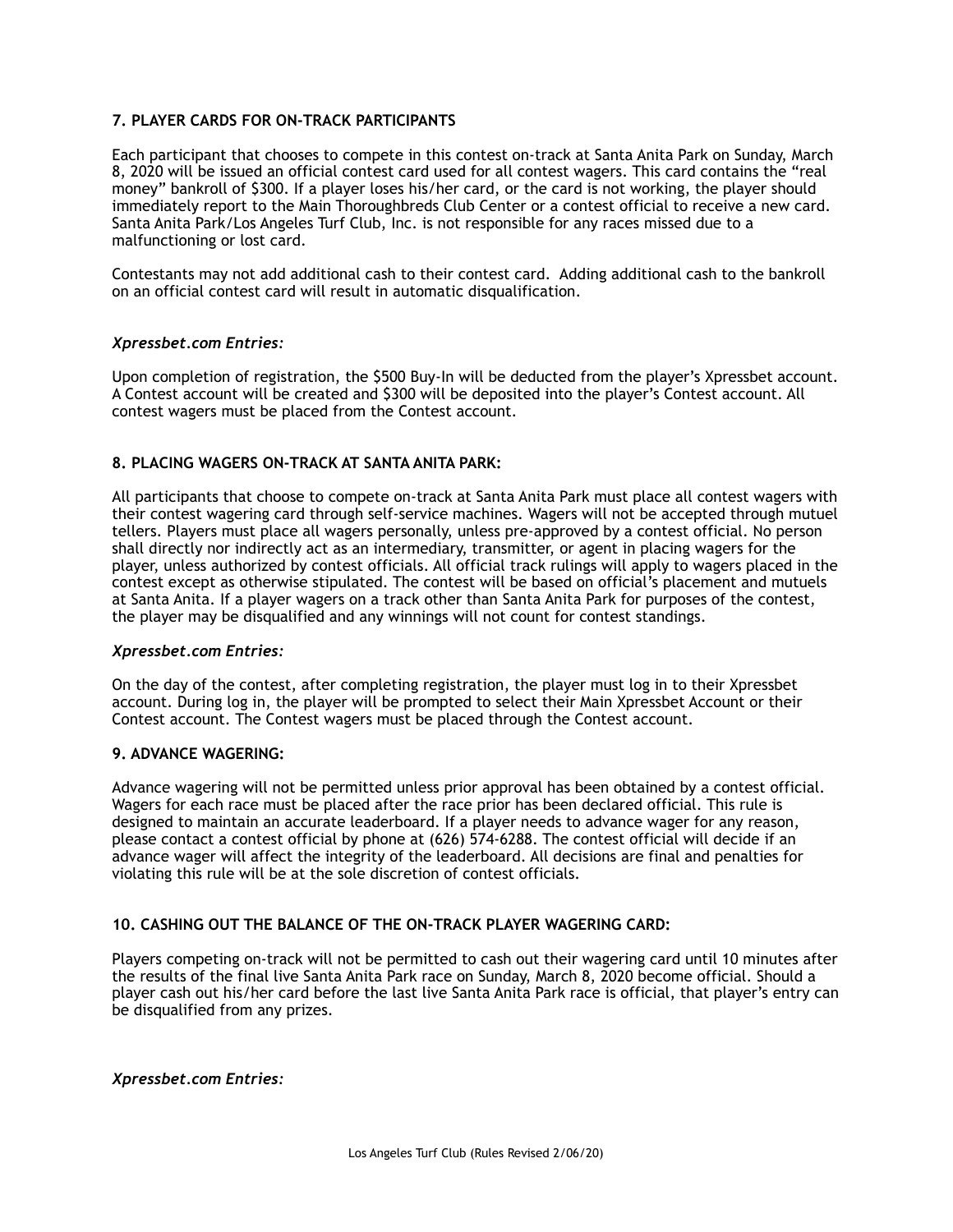Players competing online will not be able to cash out their account balances until 10 minutes after the results of the final live Santa Anita Park race on Sunday, March 8, 2020 become official. After the contest is official, the funds from the Contest Account will be transferred back to the player's primary Xpressbet account.

# **11. IRS WITHHOLDING:**

Per the tax rules by the U.S. Treasury Department and the Internal Revenue Service.

# **12. NON-RESIDENTS OF CALIFORNIA:**

This section is intended for informational purposes and should not be relied upon as professional tax guidance. Individuals are encouraged to seek professional tax service for information and guidance.

California Revenue and Taxation Code (R&TC) Section 18662 and the related regulations require withholding of California income or franchise taxes from payments and distributions made to nonresidents on California source income. This includes prizes and winnings received by non-residents for contests in California.

When the total payments or distributions of California source income to the non-resident is greater than \$1,500 for the calendar year, Santa Anita Park is required to withhold and remit to the Franchise Board at the current withholding rate (7%).

Note certain exemptions apply, most notable being a California resident.

Players may be exempt from withholding. Qualified exemptions can be found on California Form 590. Contestants may download a copy of Form 590, along with instructions, via the links below. Completed forms should be mailed to:

SANTA ANITA PARK Attn: Accounting Department 285 W. Huntington Dr. Arcadia, CA 91007

Copies of California Form 590 and instructions may be downloaded here:

Instructions for Form 590:<br>
Form 590: https://www.ftb.ca.gov/forms/misc/590.pdf<br>
https://www.ftb.ca.gov/forms/misc/590.pdf <https://www.ftb.ca.gov/forms/misc/590.pdf>

Please note, Santa Anita Park must make all checks for prize winnings payable to the payee identified on the Form 590.

As stated previously, this section is intended for informational purposes and should not be relied upon as professional tax guidance. Individuals are encouraged to seek professional tax service for further information and guidance.

# **13. SCRATCHES**

If a horse is scratched after a wager is placed, it is the player's responsibility to change his/her selection prior to the race subject to all other contest and pari-mutuel wagering rules.

# **14. CONTEST STANDINGS:**

Contest standings will be based off of each player's bankroll on their official contest entry. Standings will rank all bankrolls based off of dollar value from largest to smallest, with first place being the largest bankroll and last place being the smallest bankroll.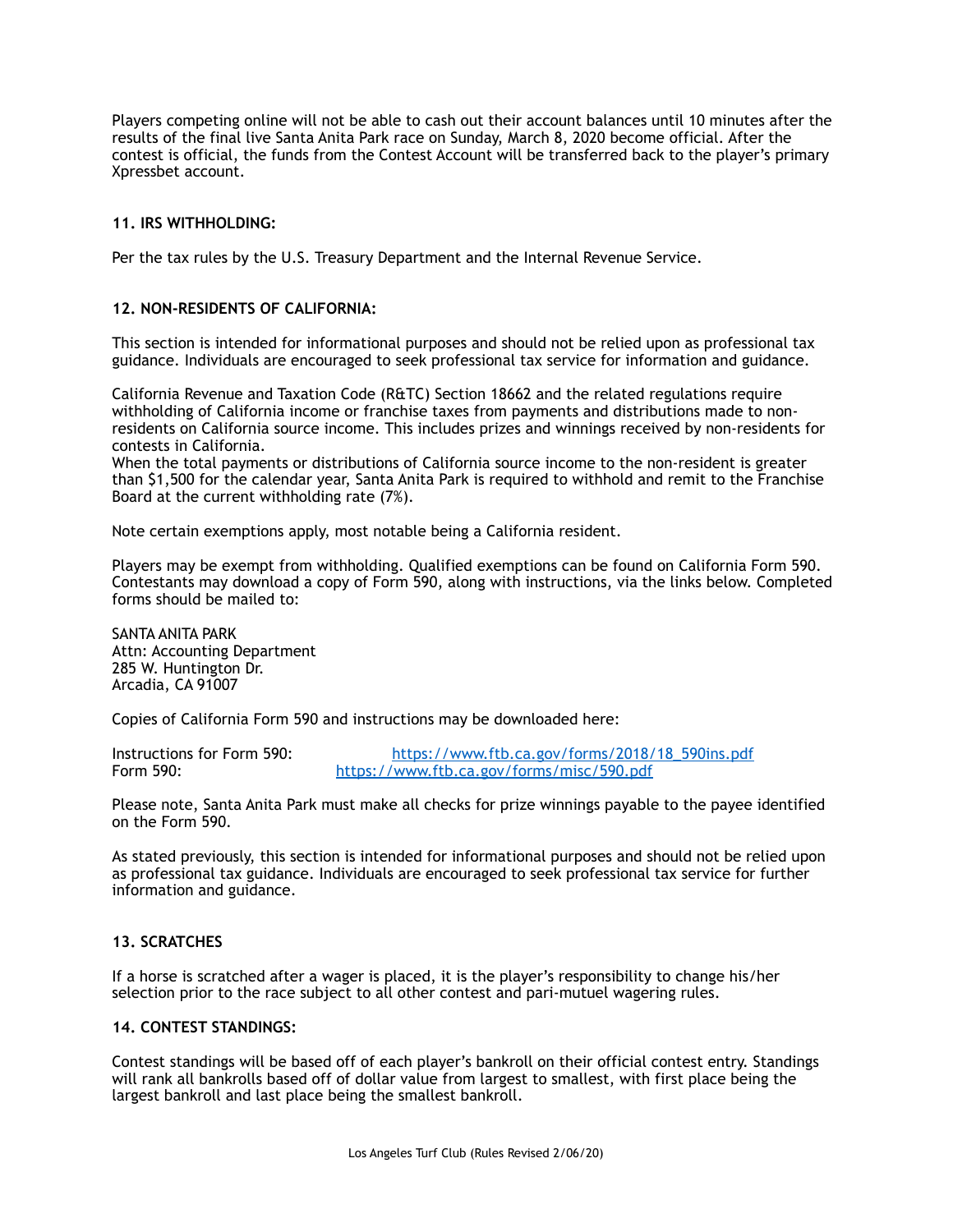Current standings will be posted after every race, or as soon as the information is available. Standings will be posted at xpressbet.com, and on a designated television channel at Santa Anita Park. For ontrack contestants, please inquire at the registration desk at Santa Anita for the television channel number.

# **15. TIES**

In a result of a tie between any of the finishing positions, the following will be done with regard to prize distribution:

#### For Entry Prizes:

If the tie occurs in a place in the standings that will earn an entry prize, the player with the largest dollar amount in total wagers will be declared the winner of the tie and awarded the higher placing in the final official standings, resulting in that player having the first choice (among the tied players) of one (1) prize entry. For example, if two players tie for third place and player #1 has wagered a total of \$3,000 ending with a bankroll of \$8,000 and player #2 has wagered a total of \$4,000 finishing with a bankroll of \$8,000 (based on wagering his/her winnings as well as original bankroll), Player #2 will receive the higher placing and will be able to choose a prize entry before Player #1.

If both players wagered the same amount and finished with the same final bankroll, the player with the highest single race profit will be awarded the higher placing in the final official standings. In the event both players wagered the same amount, finished with the same bankroll, and tied with the largest single race profit, the higher placing will be decided by whoever registered for the contest first.

#### For Cash Prizes:

If the tie occurs in a place in the standings that will earn a cash prize, then the cash prizes for that tied placing and the subsequent placing will be combined and split evenly among the tied players. For example, if two players finish tied for third place in the final standings, then the cash prize for third place and the cash prize for fourth place will be combined together and then split evenly among the players tied for third place.

# **16. NHC TOUR MEMBERSHIP REQUIRED TO PARTICIPATE IN THE NHC:**

As required by the NTRA: All contest participants must be members of the NHC Tour prior to the start this contest in order to participate in the NHC in Las Vegas. Contest participants may register for the NHC Tour at [https://www.ntra.com/membership/.](https://www.ntra.com/membership/) NHC Tour members must be at least 21 years of age to participate in the NHC in Las Vegas.

It is solely the responsibility of each contest participant to confirm if they are a current member of the NHC Tour prior to the start of the contest. Santa Anita Park, Xpressbet, 1/ST, and The Stronach Group are not responsible for confirming a contest participant's membership status with the NHC Tour and will not be held accountable in the event a contest participant is not awarded an NHC entry prize as a result of their NHC Tour membership status, or the lack thereof.

# **17. INELIGIBILITY**

Must be 18 years of age or older by March 8, 2020 and have a valid government issued ID to register and participate in this contest.

The following are ineligible to participate in this contest: Contest officials at Santa Anita Park and Xpressbet, employees of the NHC, and all employees of AmTote.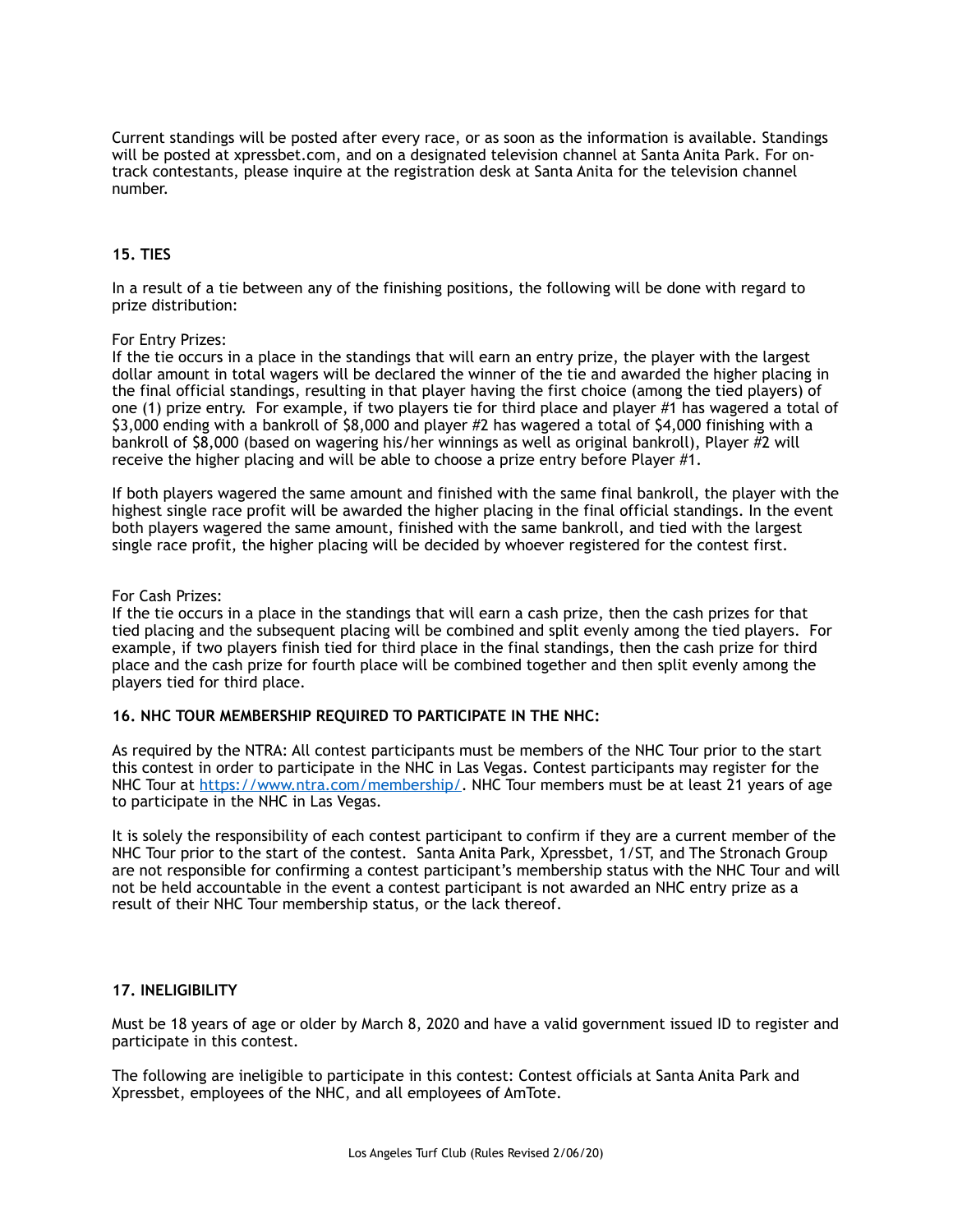If anyone has any ownership interest in any horses running in any of the applicable contest races then all involvements must be fully disclosed to Santa Anita and Xpressbet contest officials prior to the start of the contest.

# **18. HORSE OWNERSHIP & WAGERING ON A COMPETING HORSE:**

Per [Rule No. 1970 of the California Horse Racing Board](http://www.chrb.ca.gov/query_rules_and_regulations_database.asp?form_query_action=display_rule&form_query_rule_number=1970&form_query_rule_title=Wagering+on+Competing+Horse%252E&form_query_article=Wagering+on+Competing+Horse%252E&form_query_article_index=20&form_query_argument=1970).

A contest player that has any ownership interest of a horse that is entered in a contest race shall not wager on, or include in any wager, any other horse competing in such race to finish first regardless of whether such wager is "exotic" or "conventional."

The contest player may elect to skip the contest race that the horse they have ownership interest of is entered in, but the contest player must still meet the required bet minimums as explained above in Item 3. Should a contest player that has any ownership interest in a horse that is entered in a contest race fail to adhere to [Rule No. 1970 of the California Horse Racing Board,](http://www.chrb.ca.gov/query_rules_and_regulations_database.asp?form_query_action=display_rule&form_query_rule_number=1970&form_query_rule_title=Wagering+on+Competing+Horse%252E&form_query_article=Wagering+on+Competing+Horse%252E&form_query_article_index=20&form_query_argument=1970) that player's entry will be disqualified from the contest.

# **19. TAXES:**

Liability for any and all federal, state, and local taxes is solely the responsibility of prize winners.

# **20. AFFIDAVITS:**

Affidavits confirming compliance with all of the rules of this contest will be required of all participants playing on-track. For online participants, registration confirms compliance to the rules, but Affidavits will be required for any winners that participated online before prizes will be distributed. Prize winners acknowledge that if they enter this contest under a fraudulent name and/or Social Security number, they will be immediately disqualified from this and all future contests held by Los Angeles Turf Club, Inc. Positive identification is required of all prize winners. Positive identification is a valid government issued ID with a picture and the same address and birth date used on the entry forms, and/or such other form of identification as deemed adequate by contest officials. Social Security information is also the responsibility of the player.